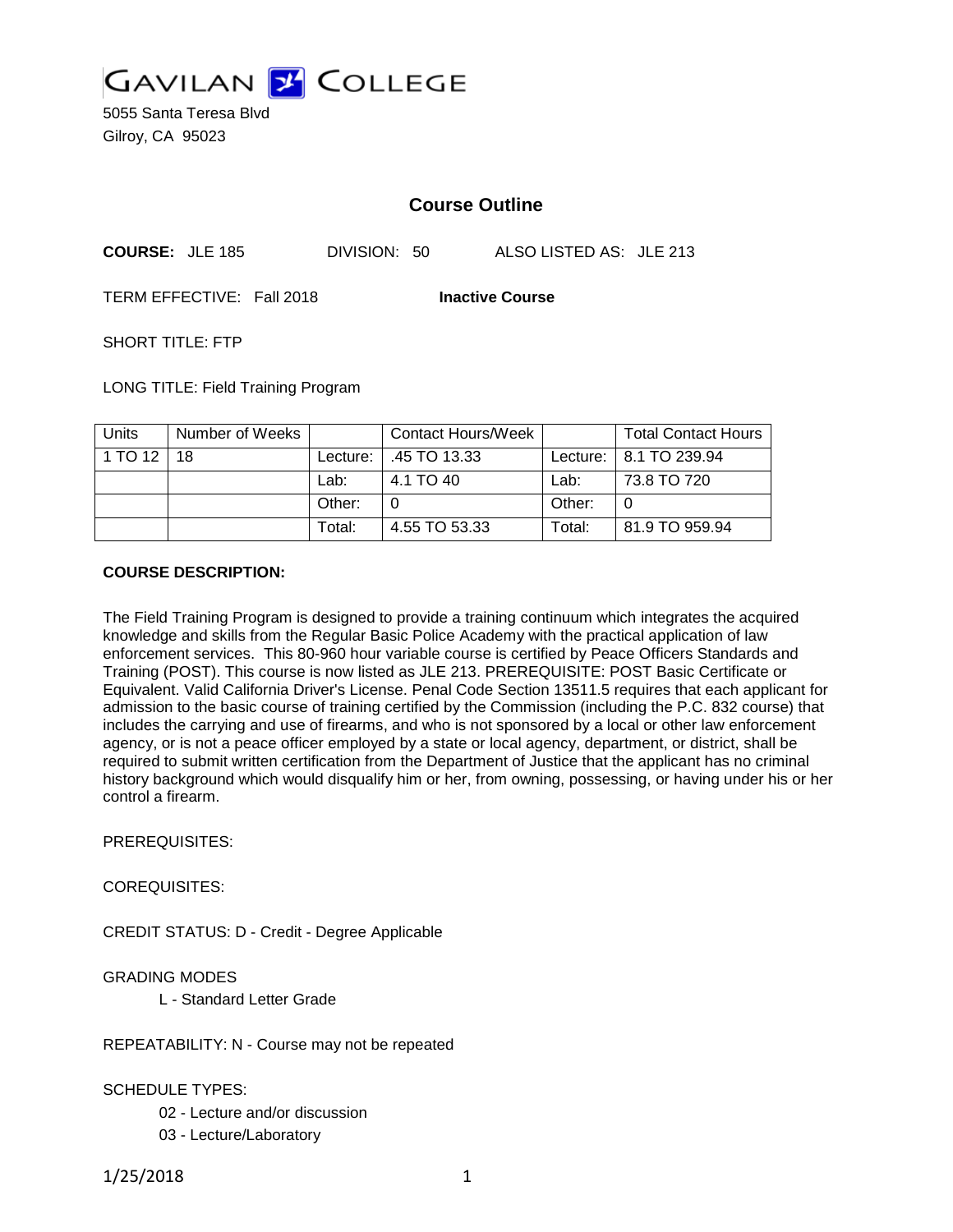### 04 - Laboratory/Studio/Activity

# **STUDENT LEARNING OUTCOMES:**

1. Demonstrate the ability to drive a patrol assignment in a safe, skillful, productive and professional manner.

Measure: Demonstrate PLO: 2.3.7 ILO: 2.3.7 GE-LO: Year assessed or anticipated year of assessment: 2013

2. Explain the proper utilization of city or county support services, agency special teams and units. Measure: Oral Exam PLO:

ILO: 1,2,3 GE-LO: Year assessed or anticipated year of assessment: 2013

3. Apply the use of force policy in all confrontational situations.

Measure: demonstrate PLO: ILO: 2, 3 7 GE-LO: Year assessed or anticipated year of assessment: 2013

4. Apply department procedures during vehicle stops and pedestrian interactions. Measure: Demonstrate PLO: ILO: 1.2,6 GE-LO: Year assessed or anticipated year of assessment: 2013

5. Apply the elements of a crime. Measure: written reports PLO: ILO: 2,1 GE-LO: Year assessed or anticipated year of assessment: 2013

CONTENT, STUDENT PERFORMANCE OBJECTIVES, OUT-OF-CLASS ASSIGNMENTS Inactive Course: 10/23/2017 This course is now listed as JLE 213. 2-8 Hours Orientation/Department Policies A. Agency Specific Training a. During the orientation period, the trainee shall be given an opportunity to become familiar with the specific training requirements of his/her agency. B. Agency Orientation a.

```
1/25/2018 2
```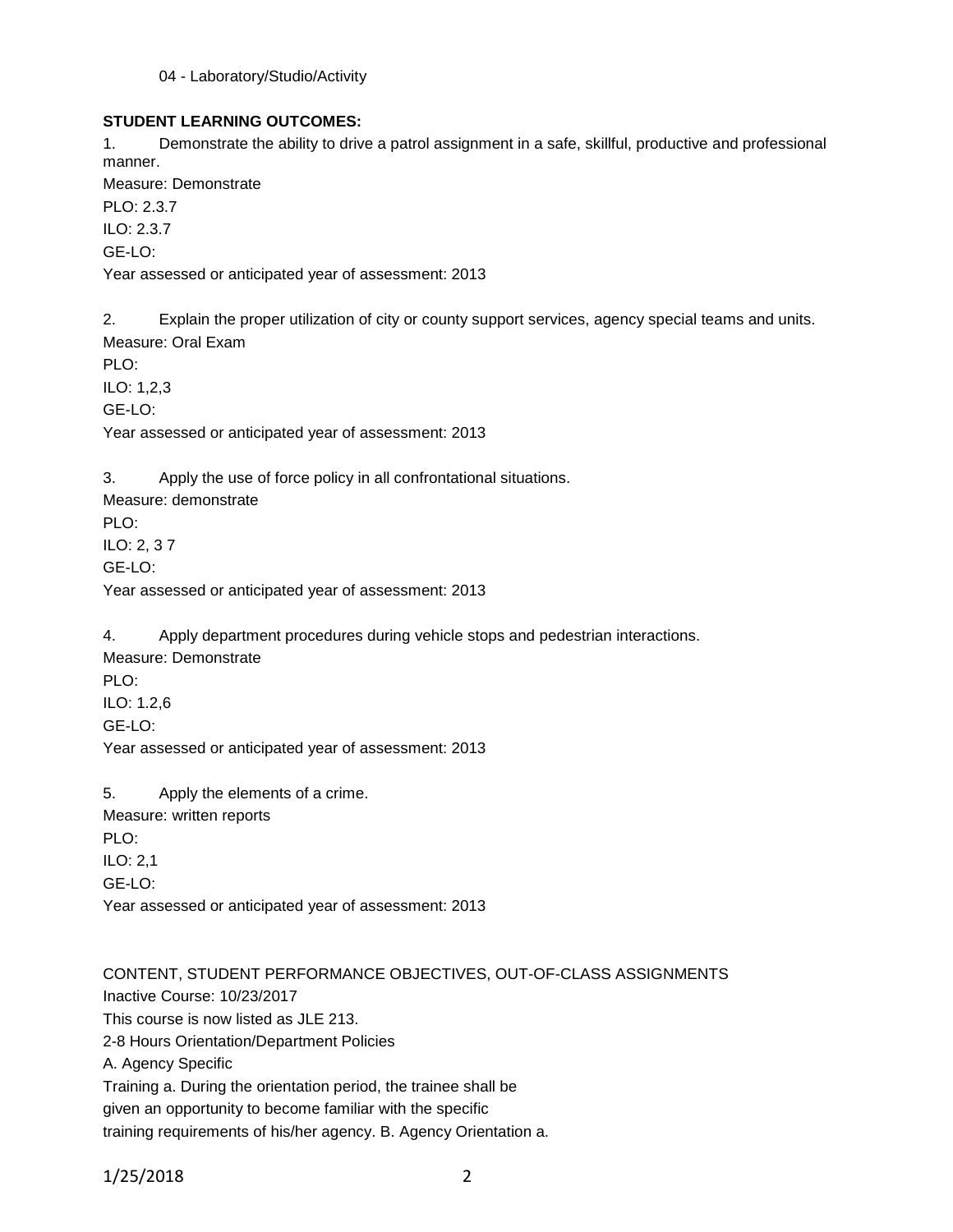The trainee shall review and briefly explain agency directives, rules, and regulations. C. Support services a. The trainee shall know the locations and general function of agency, city, or county support services and shall explain the proper utilization of agency special teams/units. D. Community Orientation/Geographic Locations a. The trainee shall know the names and locations of important types of roadways in the community or assigned area.

5-40 Hours Patrol Vehicle Operations

### A. Patrol Vehicle

Inspections a. Given a patrol vehicle, the trainee shall conduct a pre-shift inspection. B. Patrol Vehicle Operations Safety a. The trainee shall identify the components of "defensive driving". b. The trainee shall review and describe the agency policy on repair and servicing of patrol vehicle. C. Emergency Vehicle Operations/Pursuits a. The trainee shall understand the common factors involved in determining whether to initiate or abandon a vehicle pursuit and shall demonstrate safe driving maneuvers during emergency driving situations. 2-24 Hours Officer Safety

A. Officer Survival a. The trainee

shall identify and explain the importance of physical, mental, and emotional conditioning in officer survival. B. Contact and Cover (Primary/Backup) a. The trainee shall discuss and demonstrate the contact/cover officer tactics and responsibilities.

5-40 Hours Report Writing

A. Field Notes and Notebook a. The

trainee shall identify the types of information that may be entered into his/her notes or field notebook. B. Report Writing a. The trainee shall exhibit an understanding of the flow of completed reports and the relative importance of the information that they contain. b. Following the completion of a preliminary investigation of a "cold" crime, the trainee shall record all pertinent information in correct format on the proper report form.

5-48 Hours California Codes and Law

A. Law a. The trainee

shall define certain terms as recognized in California criminal

law. b. The trainee shall identify the elements of a crime. c.

Given any situation in which a possible crime has , the

trainee shall identify those situations where the crime is complete and shall identify the crime by its common name, code number, and crime classification.

10-100 Hours Patrol Procedures

A. Police Patrol a. The trainee

understands the principle types of police patrol and their

respective impacts on community relations. b. The trainee will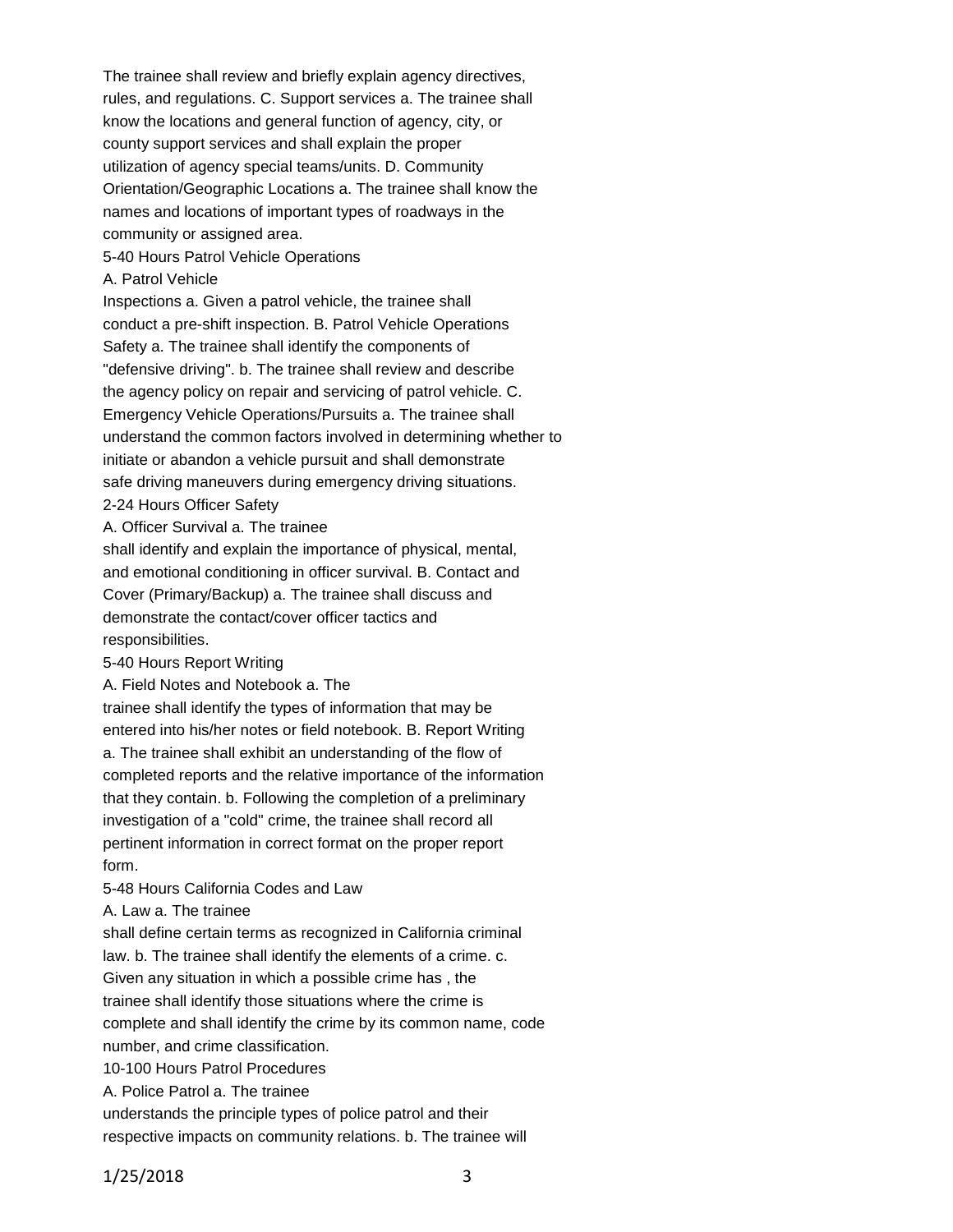understand the advantages/differences of foot patrol, bicycle patrol, and motorized patrol B. Observation Skills a. The trainee shall understand methods by which perception skills may be improved and can describe scene activity, persons, and vehicles with acceptable accuracy. C. Preventing and Detecting Crime a. The trainee shall understand those techniques and procedures which improve a patrol officer's capabilities in preventing and detecting crimes. D. Additional Patrol Safety a. The trainee shall know ways to avoid the hazards of "silhouetting" and making telltale "police noises". E. Pedestrian Stops a. The trainee shall demonstrate the ability to make safe and effective pedestrian stops and explain the resisting circumstances to make a lawful pedestrian stop. b. Given a situation involving one or more persons on foot, who are acting suspiciously, the trainee shall, having sufficient probable cause, safely and effectively approach, contact, interview, and complete a field interview report or make any other proper disposition of the person(s) contacted. F. Searching Persons a. The trainee shall discuss the responsibilities of the back-up officer during a search of person(s). b. Given an incident, the trainee shall safely and effectively serve as a back-up officer while another officer conducts a search of single or multiple suspects. G. Low-Risk Vehicle Stops a. The trainee shall know the potential hazards of traffic stops and will possess the ability to satisfactorily perform a safe and efficient stop with due regard to a positive police-citizen contact. b. The trainee shall understand the potential hazards of failing to closely watch the movements of the occupants of a vehicle prior to, during, and after the stop. c. The trainee shall identify common violator reactions upon being stopped by an officer and shall discuss techniques for acceptably dealing with the identified reaction. H. Felony/High-Risk Vehicle Stops a. The trainee shall be familiar with and be able to apply all officer safety tactics as described in the low-risk vehicle stops guidelines. b. The trainee shall identify and discuss the important considerations taken when about to make a felony vehicle stop. I. Searching Vehicles a. Given an incident, including probable cause, the trainee shall safely and effectively conduct a search of a vehicle. J. Searching Buildings/Areas a. The trainee shall identify the principles of a safe and effective search of a building which may contain a suspect. K. Handling Crimes in Progress a. The trainee shall know agency policy and factors to consider when responding to a crime in progress. L. Victims of Violent Crime a. The trainee shall understand and describe the California requirements upon law enforcement officers to notify victims of violent crimes and/or their families of the availability of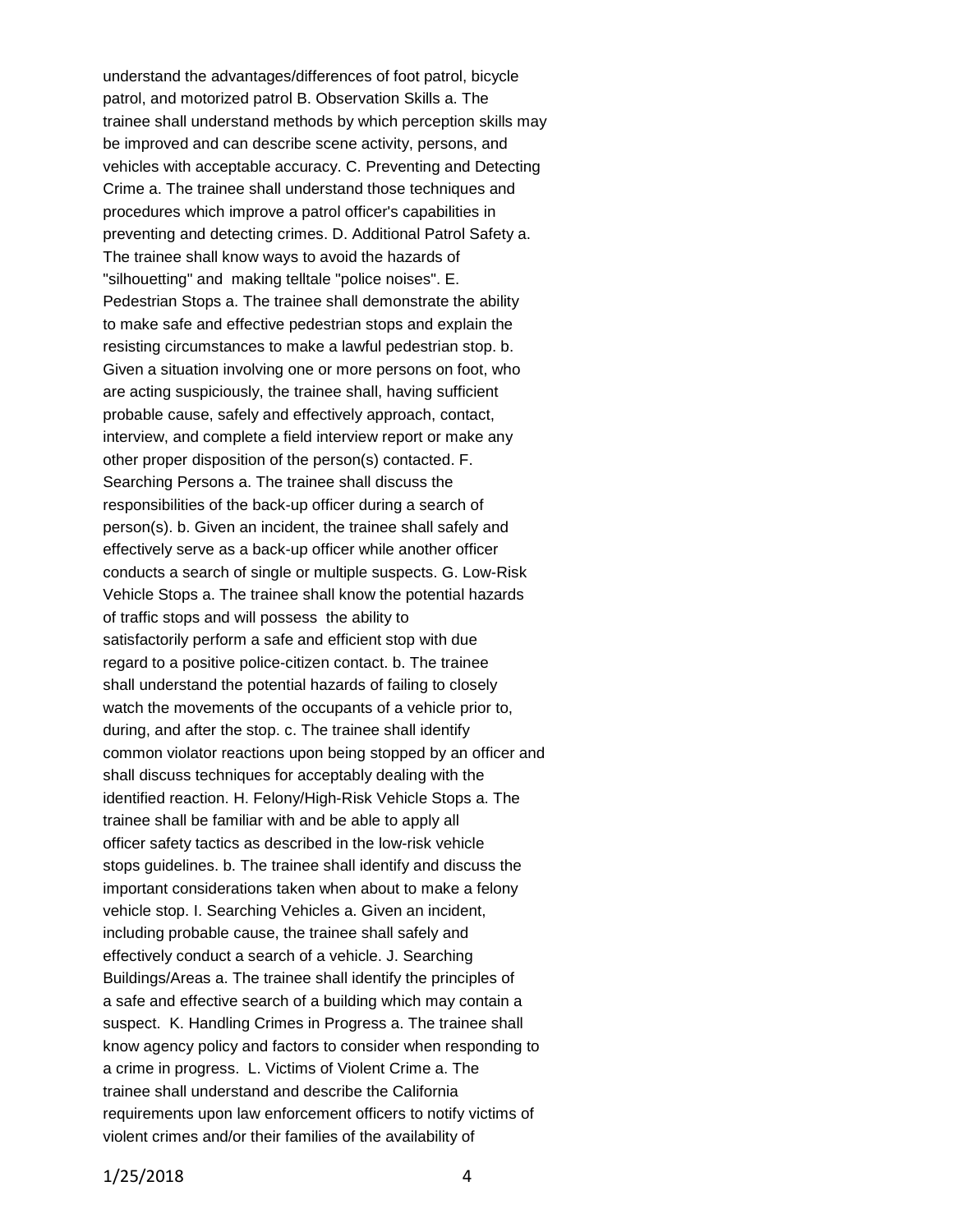state funds and other assistance. M. Domestic Violence a. The trainee shall recognize and be able to effectively deal with domestic violence incidents. N. Sniper Attack a. The trainee shall know those steps which should be immediately taken when confronted with a sniper situation including cover, calling for assistance, isolating and clearing the area and determining possible location of assailants. O. Unusual Occurrences a. The trainee shall know those responsibilities and actions required of an officer at the scene of a disaster, potential disaster, chemical spill, or bomb (including ICS - Incident Command System and OES - Office of Emergency Services) P. Fires a. Given an incident involving fire, the trainee shall take all necessary steps to safely and effectively manage the situation. Q. Crowd Control a. The trainee shall explain the use of the authorized baton/impact weapon when an officer is involved in any of the basic crowd control formations and explain the use and maintenance of the remaining riot gear. R. Sick, Injured, or Deceased Persons a. The trainee shall know department policies concerning providing aid and transportation to sick or injured persons. b. The trainee shall know and understand California law and department procedures concerning death investigations that must be handled by the medical examiner. S. First Aid a. Given any emergency situation in which some form of first aid becomes a necessity, the trainee shall properly administer the necessary first aid technique(s) following the summoning of professional emergency assistance. T. Animal Control a. The trainee shall discuss the agency's policy and procedures when it is determined that a vicious, dangerous, or injured animal must be destroyed. U. Missing Persons a. Given an incident involving a missing person, the trainee shall properly adhere to the agency's policies and procedures in reporting the situation and, if necessary, initiating search procedures. V. Lost, Found, and Recovered Property a. The trainee shall know and understand California law and department policies and procedures concerning the disposition of property other than evidence. 5-40 Hours Control of Persons/Prisoners/Mentally Ill A. Control/Searching of Persons a. The trainee shall be able to safely and effectively control (verbally and physically), one or more suspects, applying all officer safety tactics. b. The trainee shall know agency policy regarding searching individuals of the opposite sex. B. Handcuffing a. The trainee shall understand various handcuffing principles which should be met in order to reasonably guarantee the temporary restraint of a suspect C. Legal Responsibilities and Requirements with Persons a. The trainee shall explain the agency's policy regarding the transportation of prisoners. D. Transportation of Prisoners a. Given a situation in which prisoner(s) must be transported in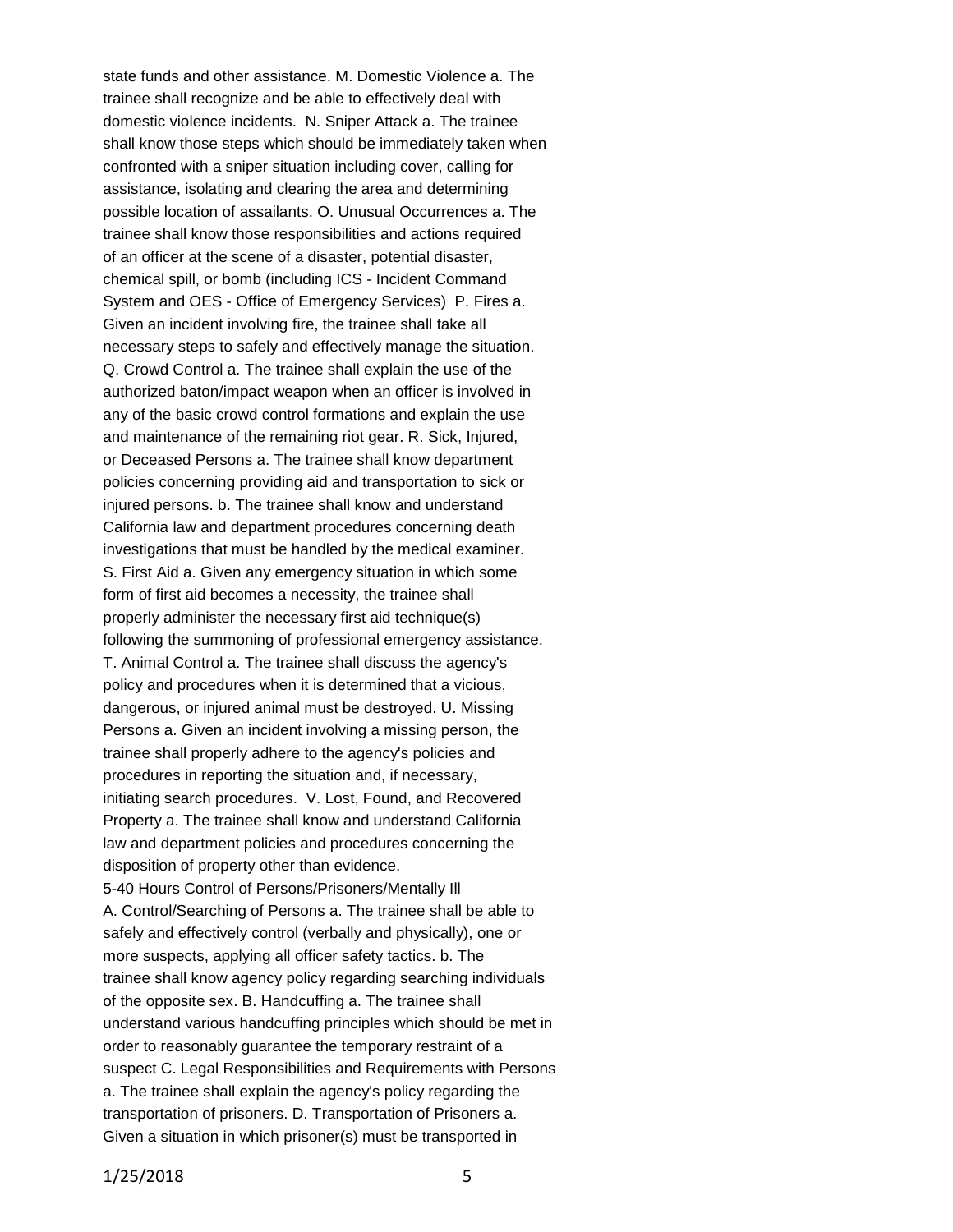the patrol vehicle, the trainee shall safely place the handcuffed (if according to agency policy) prisoners(s) in the vehicle and safely transport the prisoner(s) to the predetermined destination. E. Booking Prisoners a. The trainee shall know how to properly book adult and juvenile prisoners in conformance with agency policy and legal codes. F. Mental Illness Cases a. The trainee shall know state and agency policy regarding mental illness, and shall be able to safely and effectively deal with, control, and if necessary, take into custody mentally disturbed person(s). Additionally, the trainee shall be able to complete the necessary report forms. 2-16 Hours Tactical Communication/Management Resolution A. Tactical Communication a. The trainee shall demonstrate an ability to perform in a calm, professional demeanor while deescalating hostilities or conflicts (i.e., generate voluntary compliance without resorting to physical force). b. The trainee shall understand and demonstrate the ability to use deflection techniques in response to verbal abuse. Every word that follows "but" is professional language which is goal directed. Examples might include: I appreciate that, but I need to see your driver's license. B. Handling Disputes a. The trainee shall identify various social service organizations which are available within the city or county to render assistance in dispute situations. These organizations shall minimally include those dealing with: Public Health, alcohol problems, family counseling and child guidance or drug problems. b. Given an incident involving a dispute, the trainee shall handle the dispute in a safe, efficient, reasonable, and discretionary manner. C. Civil Disputes a. The trainee shall identify and explain California civil and criminal law and agency procedures applicable to situations which arise from landlord-tenant disputes. These situations shall minimally include: Evictions, lockouts, trespasses, and confiscation of property.

### 8-80 Hours Traffic

A. Vehicle Code a. The trainee shall understand the basic California Vehicle Code laws that pertain to the operation of motor vehicles and shall be able to recognize violations. B. Impounding/Storing Vehicles a. Given an incident in which a vehicle is to be impounded or stored, the trainee shall impound or store the vehicle in an authorized manner. This shall minimally include: Compliance with state law, agency policy and completion of all required reports in a satisfactory manner. C. Vehicle Collisions a. The trainee shall identify and discuss the primary duties of an officer at any traffic accident scene. b. The trainee shall discuss advantages and disadvantages of immediately removing (or having removed) all vehicles involved in a traffic accident from the highway. D. Driving Under the Influence Cases a. The trainee shall explain the law and agency policy regarding the three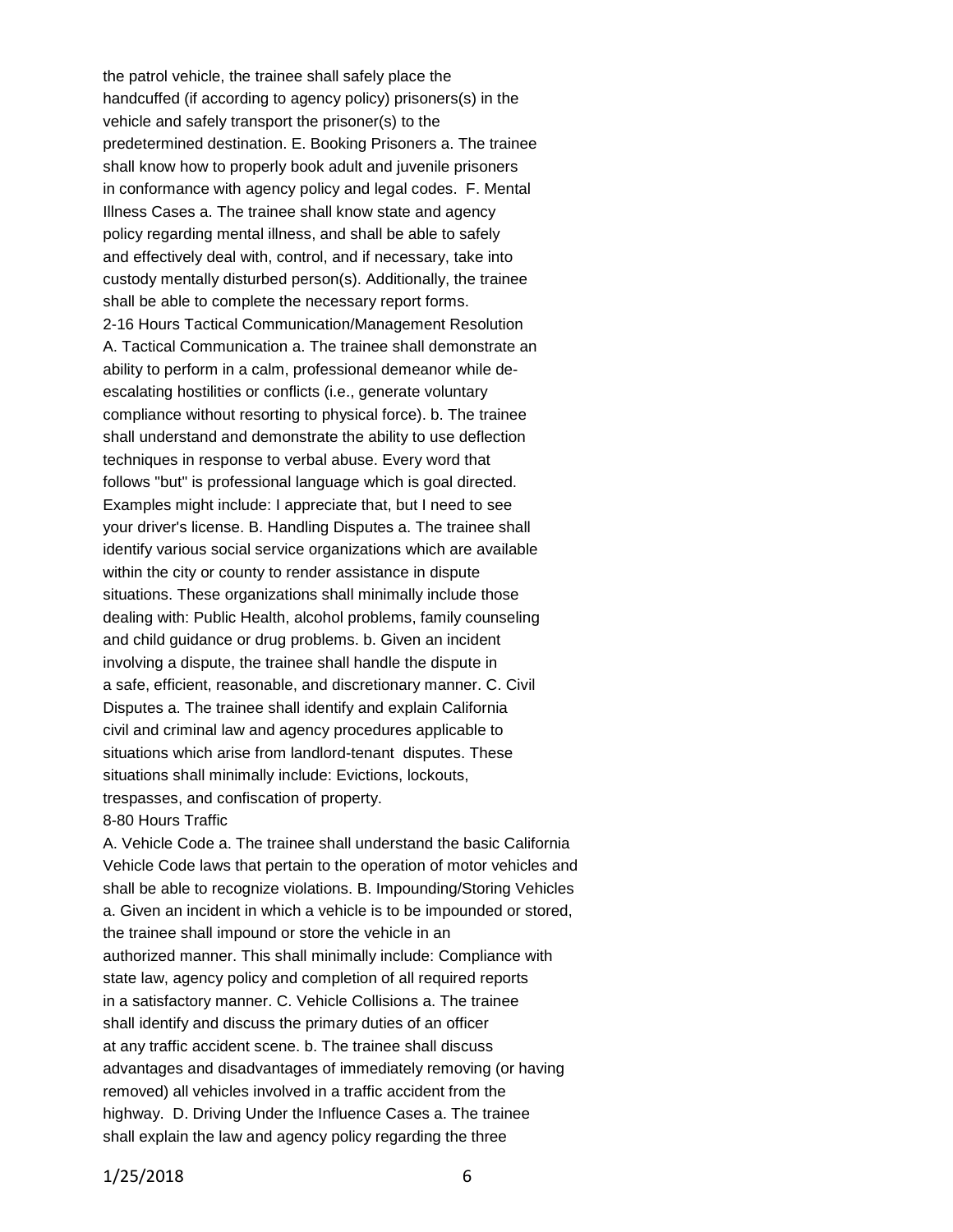chemical tests (blood, breath, and urine), including how, when, and by whom these tests are given as well as the acceptable level of force which may be used to obtain the samples. b. Given a situation where a vehicle operator may be DUI, the trainee shall demonstrate the ability to conduct the field and chemical test(s) in a safe and effective manner and shall properly and accurately report the incident.

#### 9-120 Hours Use of Force

A. Legal and Ethical Issues a. The trainee shall explain agency policy, legal ramifications, and civil liabilities attached to both the officer and the agency through the use of physical force or deadly force. B. Force Options a. Given a set of circumstances where the use of force becomes necessary, the trainee shall explain the degree of force which would fall within legal and moral limits. These shall include but not be limited to the following: Non-verbal/police presence, verbal (tactical communications), physical (weaponless), and less lethal weapons. C. Chemical Agents a. The trainee shall discuss the regulations governing the use of chemical agents, including the followup procedures for persons who have had it applied to them, and the reporting procedures in cases where it is used. D. Impact Weapons a. Given an incident in which the use of the baton is necessary and justified, the trainee shall use the baton/impact weapon in an authorized manner. E. Deadly Force a. The trainee shall explain considerations to be made when determining whether or not to resort to the use of deadly force. These considerations shall minimally include: Type of crime and suspect(s) involved, threat to the lives of innocent persons, law and agency policy, officer's present capabilities, and capabilities of officer's weapon.

#### 5-80 Hours Search & Seizure

A. Searches a. The trainee shall be able to legally, safely, and effectively conduct a search of single and multiple suspects, vehicles, and buildings. b. The trainee shall understand the "exclusionary rule" and its effect upon police action and procedures including: Court filings, and prosecution of suspects. B. Warrants a. Given an incident and necessary probable cause that calls for a search or arrest warrant, the trainee shall follow the agency's procedure for obtaining and serving the appropriate warrant(s).

### 2-40 Hours Radio Communications

A. Radio Communications a. The trainee shall memorize the phonetic alphabet and agency brevity radio code including commonly used Penal Code Section numbers and codes for dispatching emergency vehicles. b. Given a situation in which there is one or more suspects, the trainee shall properly utilize the radio to complete a crime broadcast. B. Information Systems/Telecommunications a. The trainee shall be able to identify circumstances where an inquiry into a law enforcement information system would be necessary. These may include: to locate information on lost, stolen, or recovered property (including vehicles), to establish probable cause for a search or an arrest, to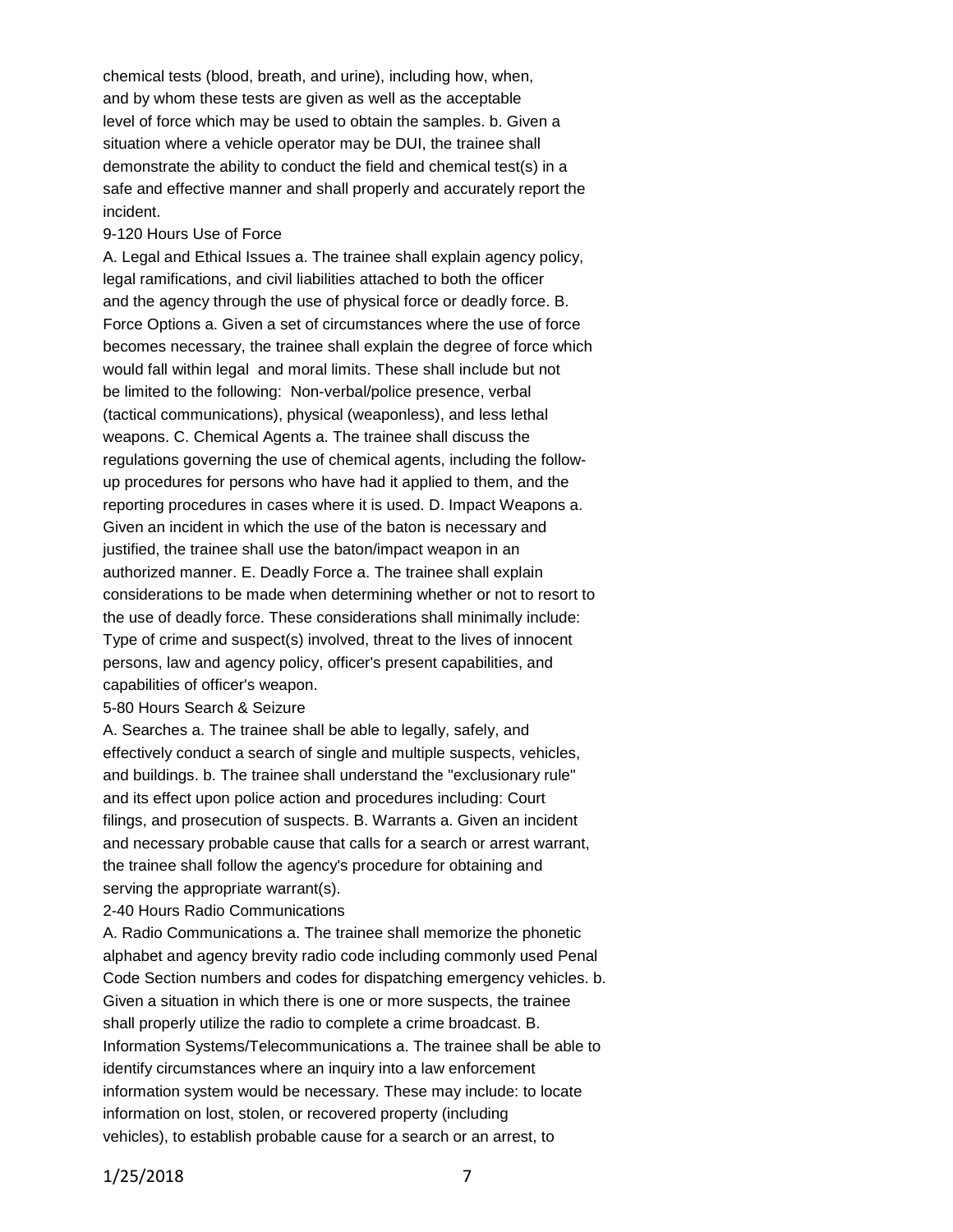verify the validity of a warrant, to verify the validity of a driver's license, vehicle registration, or occupational license, to determine if a person is wanted, to determine the status of a person on parole or probation, or to report or locate a missing person. . 10-140 Hours Self-Initiated Activity A. Vehicle Stops a. Investigative b. Traffic enforcement B. Pedestrian Stops a. Suspicious persons b. Consensual contacts c. Traffic enforcement C. Directed Patrol a. Gang area/activities b. DUI enforcement c. Illegal vendors d. Pattern crimes e. COPS, POPS, School Programs D. Arrests a. Misdemeanor and felony b. Other, (i.e., Municipal codes, local ordinances) E. Other Activities a. Field interview (FI) Cards b. Bar checks c. Curfew violators d. Suspicious circumstances e. Additional agency-specific activities 8-104 Hours Investigations/Evidence A. Interviewing a. The trainee shall demonstrate the ability to properly conduct an interview and satisfactorily relate the information on the appropriate form. B. Investigations a. The trainee shall properly obtain all information necessary for the completion of a thorough preliminary investigation of a "cold" crime. C. Crimes Against Property a. The trainee shall possess the knowledge and skills necessary to satisfactorily accomplish an officer's responsibilities associated with the preliminary investigation and reporting of inprogress or fresh crimes against property. D. Crimes Against Persons a. Give an in-progress or fresh incident involving a crime against a person, the trainee shall properly perform all the objectives necessary to satisfactorily complete the preliminary investigation, including completion of the proper report(s). E. Evidence Collection and Preservation a. The trainee shall be able to search a crime scene and locate physical evidence through the use of an organized method which may include: Strip, spiral, or quadrant. F. Line-ups a. The trainee shall know the agency policy and procedure for conducting the following types of "line-ups": In custody, in the field, or photographic. G. Sources of Information a. The trainee shall understand the importance of identifying and developing sources of information through networking with persons in the community and know the types of public and private records which may be of assistance when collecting investigative information. H. Subpoenas a. The trainee shall be able to define the term "subpoena" and describe the authority and immunities associated with the subpoena. I. Courtroom Testimony and Demeanor a. The trainee shall possess the ability to prepare and furnish courtroom testimony in such a manner as to promote professionalism and the administration of justice.

2-80 Hours Community Relations/Professional Demeanor A. Community Relations and Service a. The trainee shall identify roles encompassed in the agency's responsibilities to provide community service. B. Crime Prevention a. The trainee possesses the knowledge and skills necessary to gain citizen support and participation in the prevention of crime. C. Professional Demeanor and Communication a. The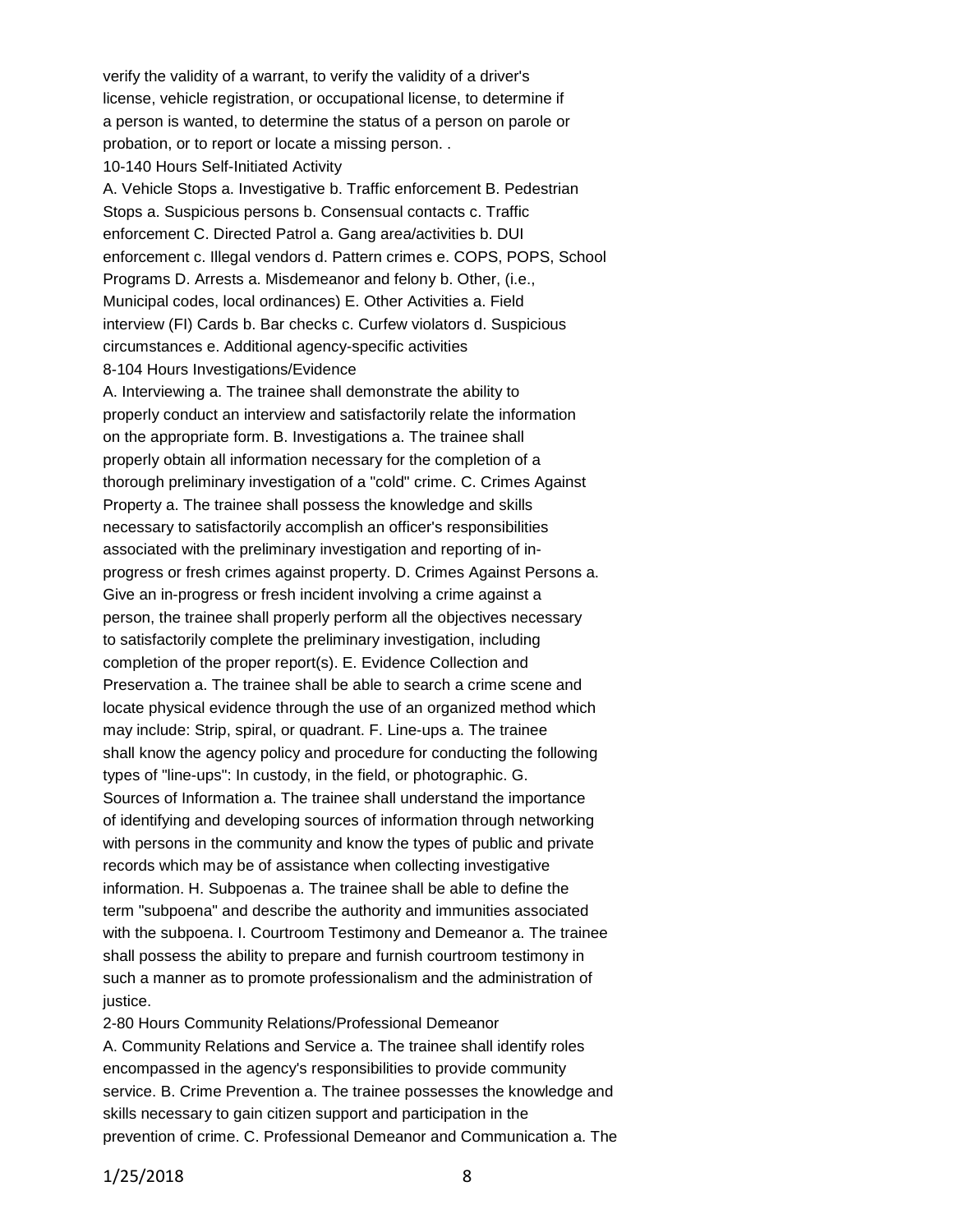trainee shall demonstrate the ability to communicate with any segment of the public in such a way as to enhance police service and community attitudes toward the police.

# **METHODS OF INSTRUCTION:**

Lecture, discussion and demonstration, and lab will serve as the medium of instruction. Skill demonstrations, quizzes and writing assignments will be included in daily, weekly, and monthly evaluation process.

# **METHODS OF EVALUATION:**

This is a degree-applicable course, but substantial writing assignments are NOT appropriate, because the course primarily: Involves skill demonstrations or problem solving The problem-solving assignments required: None The types of skill demonstrations required: Field work Performance exams The types of objective examinations used in the course: Multiple choice Completion Other category: Works with field supervisor, where on-the-job performance is evaluated daily. Supervisor weekly reports & written exams. The basis for assigning students grades in the course: Writing assignments: 0% - 0% Problem-solving demonstrations: 0% - 0% Skill demonstrations: 60% - 85% Objective examinations: 10% - 20% Other methods of evaluation: 10% - 10%

# **REPRESENTATIVE TEXTBOOKS:**

Required:

- 1. POST Field Training Program Guide, Published by POST,
- 2. California Vehicle Code Book, Published by State of California,
- 3. California Penal Code, Published by State of California, or other appropriate college level text.

Reading level of text: 12th grade. Verified by: Yeung

Other Materials Required to be Purchased by the Student: None

### **ARTICULATION and CERTIFICATE INFORMATION**

Associate Degree: CSU GE: IGETC: CSU TRANSFER: Transferable CSU, effective 200670 UC TRANSFER: Not Transferable